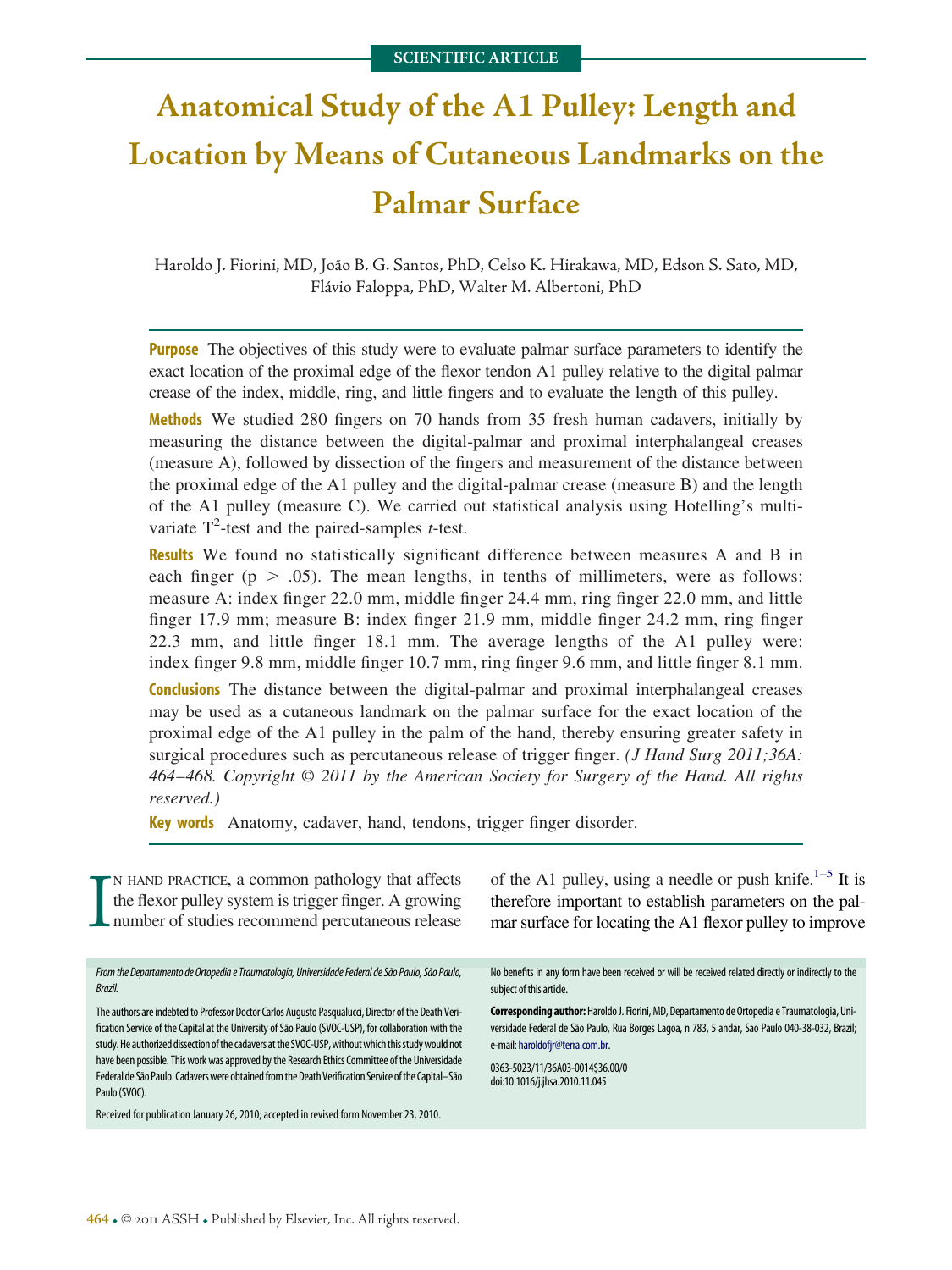the chances of a successful procedure and reduce the risk of complications.

In 1958, Lorthioir $<sup>6</sup>$  used the estimated proximal pal-</sup> mar crease as the proximal edge of the A1 pulley in the index finger and the distal palmar crease as the proximal edge of the A1 pulley in the middle, ring, and little fingers. In 1992,  $Lvu^7$  used surface landmarks similar to those employed by Lorthioir, except for the middle finger, where the author found that the proximal edge of the A1 pulley was located midpoint between the proximal and distal palmar creases.

Barton<sup>8</sup> in 1969, Schneider and Hunter<sup>9</sup> in 1982, and Strauch and Moura $^{10}$  in 1985 linked the proximal edge of the flexor pulleys with the metacarpophalangeal joints of the fingers. In 1997, Nagoshi et al $^{11}$  stated that the proximal edge of the A1 pulley is located approximately 5 mm distal from the proximal palmar crease of the index finger and a few millimeters distal from the distal palmar crease of the middle, ring, and little fingers. Dunn and  $Pess<sup>4</sup>$  in 1999 found that the proximal edge of the A1 pulley was located, on average, 20 mm proximal to the digital-palmar crease of the fingers. In 2007, Jongjirasiri<sup>12</sup> linked the proximal edge of the A1 pulley with the central tip of the metacarpal head.

Despite numerous descriptions linking the fingers' flexor pulleys to palmar surface landmarks, most authors related the A1 pulley to fixed or imprecise numerical parameters, making their use unfeasible in populations with different anthropometric measures.

In 2001, Wilhelmi et al $^{13}$  demonstrated that the distance between the digital-palmar and proximal interphalangeal creases corresponded to the distance of the proximal edge of the A1 flexor pulley from the palmar digital crease in the fingers.

In view of the existence of ethnic and anthropometric differences between populations of different countries and the fact that hand size, as well as the distance between the palmar creases and the length of finger pulleys, may vary from one population to another, we sought to verify whether the relationship found by Wilhelmi et al<sup>13</sup> in the American population is applicable to the Brazilian population.

Therefore, this study focused on an evaluation of the length of the A1 pulley and confirmation of the palmar surface parameters proposed by Wilhelmi et  $al<sup>13</sup>$  for the exact location of the proximal edge of the A1 flexor pulley in the index, middle, ring, and little fingers.

## **MATERIALS AND METHODS**

This work was approved by the Research Ethics Committee of the Universidade Federal de São Paulo. We studied 70 hands from 35 fresh unclaimed cadavers, 30



**FIGURE 1:** Measuring the distance between the digital-palmar and proximal interphalangeal creases.

<span id="page-1-0"></span>males and 5 females. We dissected the index, middle, ring, and little fingers of each hand, making a total of 280 fingers.

Initially, we identified the proximal palmar crease, distal palmar crease, digital-palmar creases, and proximal interphalangeal creases of the index, middle, ring, and little fingers, and marked the proximal edge of the digital-palmar and proximal interphalangeal creases with a fine-tip pen.

We then located the midpoint of the distance between the radial and ulnar sides of the fingers on the proximal and middle phalanx, using mechanical calipers with a precision of 100th of a millimeter, to identify 2 points: the first on the proximal phalanx and the second on the middle phalanx. A straight line was drawn, joining these 2 points, corresponding to the central longitudinal axis of each finger. Using mechanical calipers and a  $\times$ 3.5 magnification lens, we measured the distance between the digital-palmar and proximal interphalangeal creases (measure A) of the 4 fingers, centering the calipers on the longitudinal axis of each finger [\(Fig. 1\)](#page-1-0).

We then used a needle to transfix the flexor pulley and flexor tendons perpendicularly to the skin at the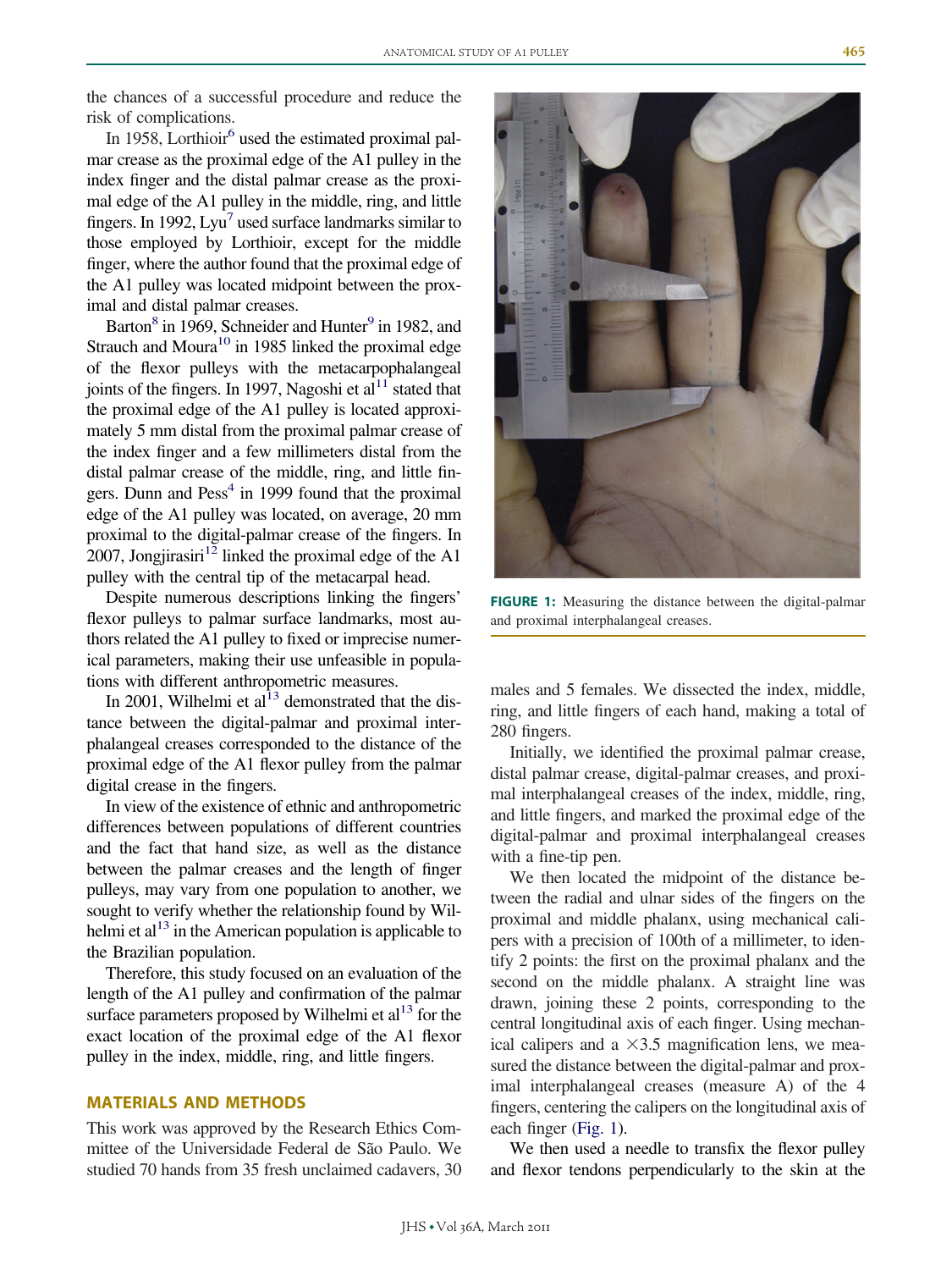

**FIGURE 2:** Measuring the distance between the digital-palmar crease and the proximal edge of the A1 pulley.



**FIGURE 3:** Measuring the length of the A1 pulley.

<span id="page-2-0"></span>point of the intersection of the longitudinal axis and the proximal edge of the digital-palmar crease, pushing it in until the tip of the needle touched the anterior cortex of the proximal phalanx.

We dissected the fingers using surgical instruments under a  $\times$ 3.5 magnification lens, incising the finger along its central longitudinal axis, starting 10 mm distal from the digital-palmar crease and extending up to 10 mm proximal to the proximal palmar crease in the index and middle fingers and up to 10 mm proximal to the distal palmar crease in the ring and little fingers, keeping the needle in its initial position. The dissection proceeded until the exact locations of the proximal and distal edge of the A1 flexor pulley were reached. Next, we measured the distance between the proximal edge of the A1 pulley and the digital-palmar crease (measure B) and the length of the A1 pulley (measure C) [\(Figs. 2,](#page-2-0) [3\)](#page-2-1).

We used Hotelling's multivariate  $T^2$ -test to identify significant differences between measures A and B, and thereby analyze the joint variability in the data. We also used the Student's *t*-test to ascertain equality among the measures corresponding to each finger of both hands. A .05 level of statistical significance was considered significant.

<span id="page-2-1"></span>A power analysis indicated that a sample size of 280 fingers would provide a statistical power of 90%, with  $\alpha = 0.05$  and  $\beta = 0.1$ , for a difference of 0.75.

### **RESULTS**

The overall mean length of measures A and B in the index, middle, ring, and little fingers was 21.5 mm for measure A and 21.6 mm for B, with a difference of 0.1 mm between the mean values of the measures.

We calculated the mean and SD of measures A, B, and C of each finger independently of the side [\(Table 1\)](#page-3-0).

Considering the joint structure of the 8 fingers, the data analysis indicated that there was no statistically significant difference between measures A and B  $(p = .715)$ . Moreover, we found no significant difference  $(p > .05)$  between measures A, B, and C for each digit matched to the opposite side in each cadaver.

### **DISCUSSION**

The surgical treatment of trigger finger involves the percutaneous or open release of the A1 pulley. With percutaneous releases, there is a risk of not achieving total sectioning of the A1 pulley or of damaging the vascular-nerve bundles or the A2 and palmar aponeu-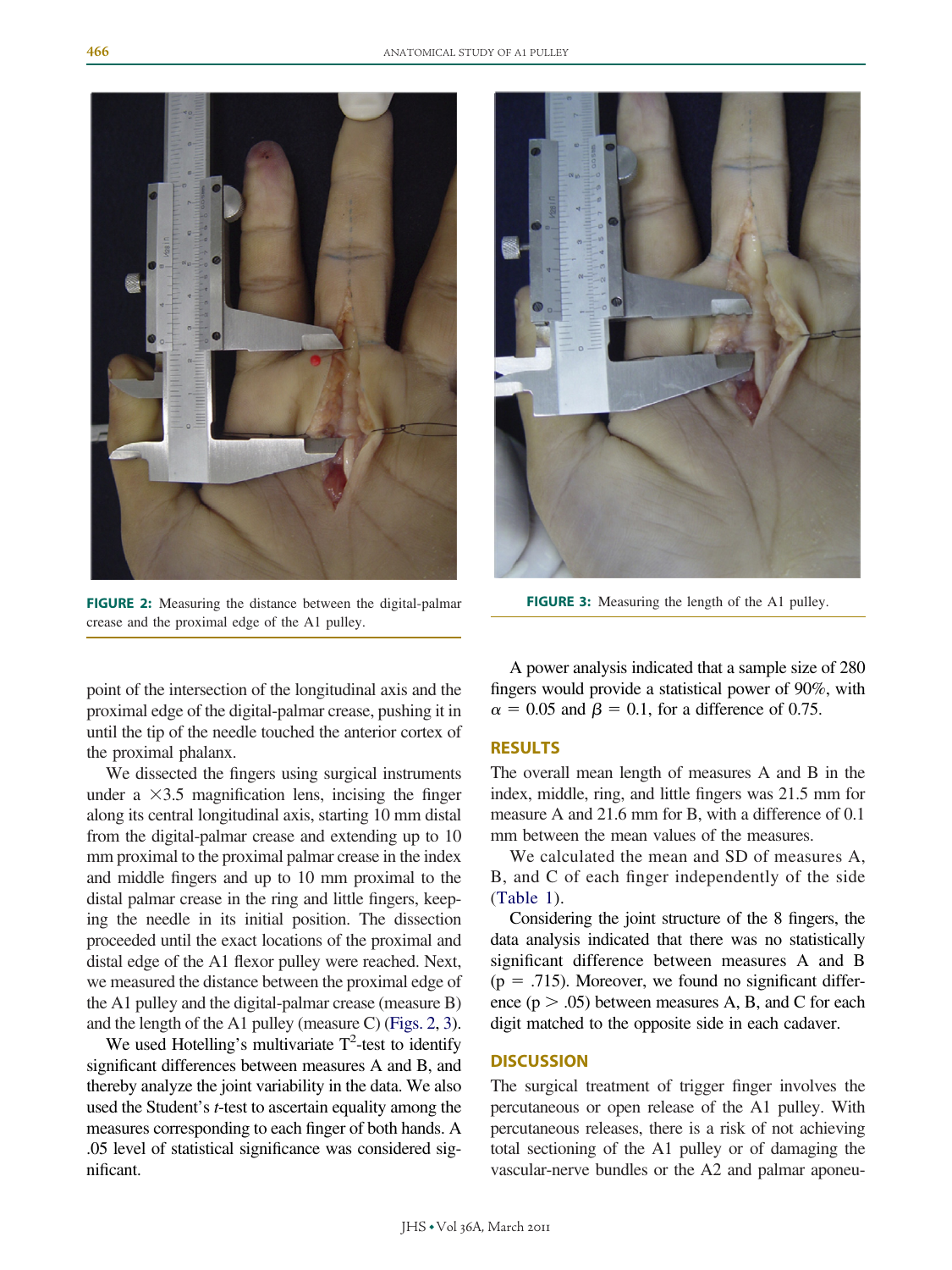<span id="page-3-0"></span>

| <b>TABLE 1.</b> Measures $\overline{A}$ , $\overline{B}$ , and $\overline{C}$ , by Finger |               |           |           |
|-------------------------------------------------------------------------------------------|---------------|-----------|-----------|
| Finger                                                                                    | Measure       | Mean (mm) | $SD$ (mm) |
| Index                                                                                     | $\mathsf{A}$  | 22.0      | 2.0       |
|                                                                                           | B             | 21.9      | 2.5       |
|                                                                                           | $\mathcal{C}$ | 9.8       | 1.3       |
| Middle                                                                                    | $\mathsf{A}$  | 24.4      | 2.4       |
|                                                                                           | B             | 24.2      | 2.4       |
|                                                                                           | $\mathcal{C}$ | 10.7      | 1.2       |
| Ring                                                                                      | A             | 22.0      | 2.3       |
|                                                                                           | B             | 22.3      | 2.0       |
|                                                                                           | $\mathcal{C}$ | 9.6       | 1.1       |
| Little                                                                                    | $\mathsf{A}$  | 17.9      | 2.2       |
|                                                                                           | B             | 18.1      | 2.1       |
|                                                                                           | $\mathsf{C}$  | 8.1       | 1.0       |

rosis pulleys. It is therefore crucial to identify the exact location of the A1 pulley using palmar cutaneous surface parameters to avoid such complications.

Many papers describe percutaneous release of the A1 pulley in the treatment of trigger finger, but we have found a lack of precise parameters for the surface location of the A1 pulley.<sup>1,2,5</sup>

We believe that although the parameters described by Lorthior<sup>6</sup> provide a general notion of the location of the proximal edge of the A1 pulley, in practice the pulley begins a few millimeters distal from the described landmarks. Barton,<sup>8</sup> Schneider and Hunter,<sup>9</sup> and Strauch and Moura<sup>10</sup> used fixed measures to link the proximal edge of the A1 pulley to the metacarpophalangeal joints of the fingers and obtained diverging measures in their studies, confirming the need to use palmar cutaneous parameters that maintain the proportionality of the measures independent of the population under study.

We consider the parameters used by Nagoshi et  $al<sup>11</sup>$ to be imprecise; they do not define the exact location of the A1 pulley because the authors describe it as starting a few millimeters distal from the palmar creases. We believe that the parameters used both by Dunn and  $Pess<sup>4</sup>$  and Jongjirasiri<sup>12</sup> may also be imprecise for use in other populations, because they are fixed values and would not be corrected for populations with different hand sizes.

Bain et al<sup>3</sup> performed percutaneous release of the A1 pulley using as cutaneous references palmar surface landmarks similar to those used by  $Lyu$ .<sup>7</sup> The authors then dissected the fingers and found that the A1 pulley was not completely released in 32% of fingers. We believe that the low percentage of complete release of

the A1 pulley in their study may be attributed to the use of insufficiently precise parameters, and that the use of more precise palmar surface landmarks such as measure A may yield more satisfactory results in percutaneous release with needles. In a recent study on cadavers, Hazani et al<sup>14</sup> used the measure of the distance between the digital-palmar crease and the interphalangeal proximal crease as a surface parameter to locate the proximal edge of the A1 pulley and performed percutaneous release of the pulley. They then dissected the fingers and confirmed the complete release of the A1 pulley in 100% of the cases without damaging the A2 pulley or injuring digital nerves and arteries, thus confirming the efficiency and safety of these surface landmarks.

Seeking to determine whether the surface landmarks described by Wilhelmi et  $al<sup>13</sup>$  apply to the Brazilian population, we observed similar results. This relationship seems to us more reliable and accurate than fixed values, and it can be used independently of hand size, because the relationship between these distances does not change, as we observed in our study. It should be noted that the Wilhelmi et al study involved the American population, which is composed basically of whites (75.0%), African Americans (12.4%), Asians (4.4%), and others (8.2%), whereas the Brazilian population is composed of whites (53%), African descent/ blacks (44%), Asians (0.4%), and others (2.6%).<sup>13,15–17</sup> Moreover, on average, the American population is about 70 mm taller than the Brazilian population.<sup>15,17,18</sup> Nevertheless, despite these ethnic and anthropometric differences, we found that the relationship between the palmar surface and the proximal edge of the A1 pulley remains constant.

We compared the mean length of the distance between the digital-palmar and proximal interphalangeal creases (measure A) with the distance between the proximal edge of the A1 pulley and the digital-palmar crease (measure B) in the index, middle, ring, and little fingers, and found that Wilhelmi et  $al<sup>13</sup>$  showed 24.2 mm for measure A and 24.5 mm for measure B, whereas our study found 21.5 and 21.6 mm, respectively, for measures A and B. This indicates that the hands of the populations involved in the 2 studies had different measures, and undoubtedly different hand lengths. $^{13}$ 

A limitation of this study is that it was performed on cadavers and required clinical proof of the efficiency of surface landmarks studied.

Although the population of this study presents anthropometric measures that differ from those of the population studied by Wilhelmi et al,<sup>13</sup> because the